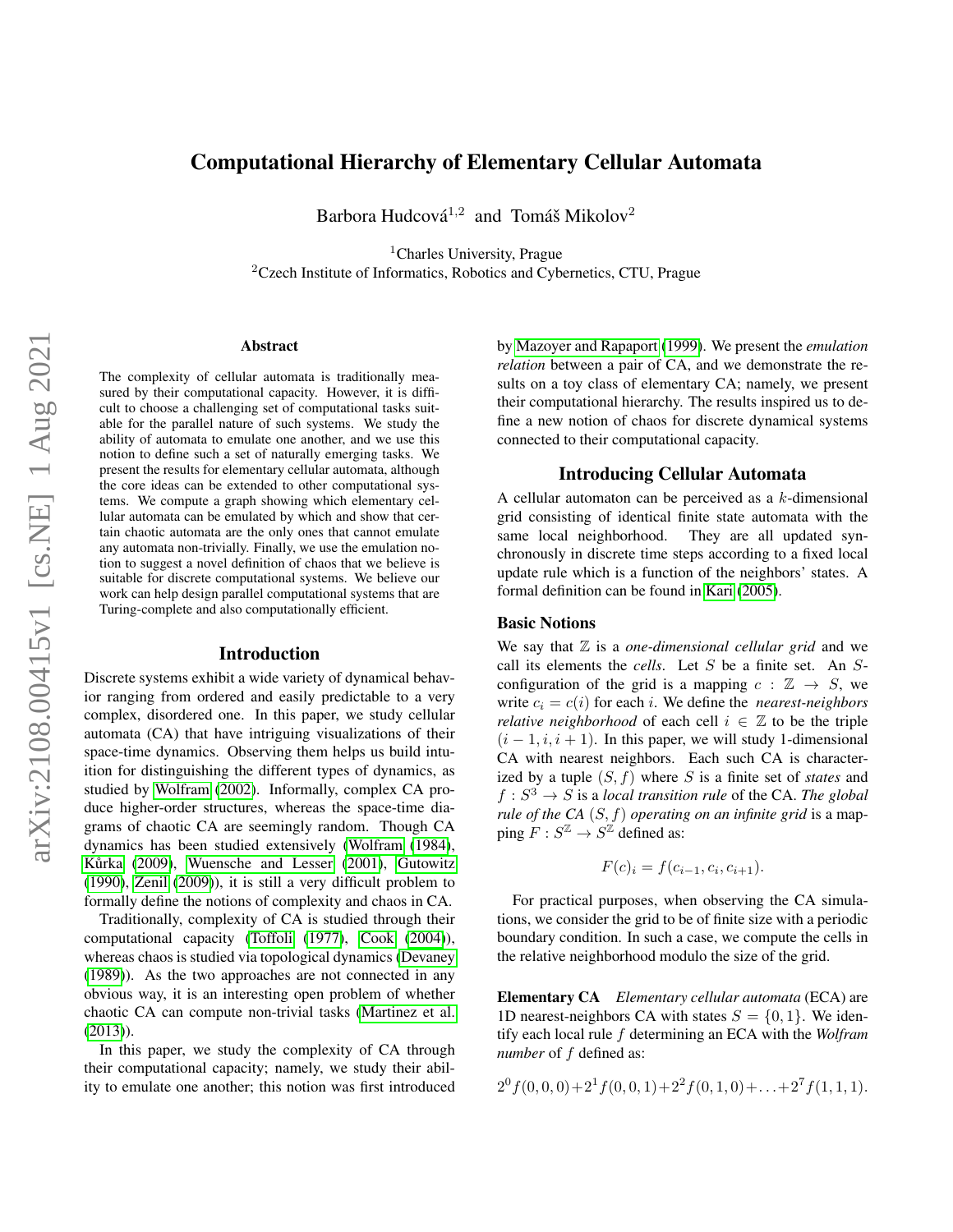We will refer to each ECA as a "rule  $k$ " where  $k$  is the corresponding Wolfram number of its underlying local rule. The class of ECA is a frequently used toy model for studying different CA properties due to its relatively small size; there are only 256 of them.

For an ECA operating on a cyclic grid of size  $n$  with global rule F we define the *trajectory of a configuration*  $u \in \{0,1\}^n$  to be  $(u, F(u), F^2(u), \ldots)$ . The space-time diagram of such a simulation is obtained by plotting the configurations as horizontal rows of black and white squares (corresponding to states 1 and 0) with time progressing downwards.

## CA Complexity via Computational Capacity

Classically, the complexity of a CA is demonstrated by its computational capacity. Intuitively, we believe that CA capable of computing non-trivial tasks should be more complex than those that are not. In the past, many different computational problems were considered, such as the majority computation task [\(Mitchell et al.](#page-7-12) [\(2000\)](#page-7-12)) or the firing squad synchronization [\(Mazoyer](#page-7-13) [\(1986\)](#page-7-13)), a detailed overview was written by [Mitchell](#page-7-14) [\(1998\)](#page-7-14). Nevertheless, the most classical task is the simulation of a computationally universal system (a Turing machine, a tag system, etc.). Over the years, many different CA were designed or showed to be Turing complete. However, it seems unnatural to demonstrate the complexity of an inherently parallel system by embedding a sequential computational model into it. In our opinion, an ideal set of benchmark tasks helping us determine the computational capacity of CA should

- consist of tasks suitable for the parallel computational environment
- be challenging enough
- for a given CA and a task  $T$ , it should be effectively verifiable whether the CA can compute T.

For a fixed class  $C$  of CA, a natural task is the following:

#### *Given a CA in* C, *how many other CA in* C *can it simulate?*

The key problem is finding a suitable definition of CA "simulating" one-another. Various approaches have been suggested — simulations can be interpreted via CA coarsegrainings [\(Israeli and Goldenfeld](#page-7-15) [\(2006\)](#page-7-15)), or through embedding a local rule to larger size cell-blocks [\(Mazoyer and](#page-7-10) [Rapaport](#page-7-10) [\(1999\)](#page-7-10), [Ollinger](#page-7-16) [\(2001\)](#page-7-16)). Many interesting theoretical results stem from such definitions. For instance, [Ollinger](#page-7-16) [\(2001\)](#page-7-16) defined a CA simulation notion which admits a universal CA — one that is able to simulate all other CA with the same dimensionality; it was designed by [Cu](#page-7-17)[lik II and Albert](#page-7-17) [\(1987\)](#page-7-17). In this paper, we consider a notion very similar to the one suggested by [Mazoyer and Rapaport](#page-7-10) [\(1999\)](#page-7-10). Compared to their definition, ours is stricter and, thus, slightly easier to verify. We call it *CA emulation* and introduce it in the subsequent section.

## CA Emulations

### Basic Notions

### Definition 1 (Subautomaton).

Let  $ca_1 = (S, f)$ ,  $ca_2 = (T, g)$  *be two nearest-neighbor 1D CA. We say that*  $ca_1$  *is a subautomaton of*  $ca_2$  *if there exists a* one-to-one encoding  $e : S \to T$  *such that* 

$$
e(f(s_1, s_2, s_3)) = g(e(s_1), e(s_2), e(s_3))
$$

*for all*  $(s_1, s_2, s_3) \in S^3$ .

This simply means that we can embed the rule table of  $ca<sub>1</sub>$  into the rule table of  $ca<sub>2</sub>$ ; the definition is equivalent to saying that  $(S, f)$  is a subalgebra of  $(T, g)$ .

**Example 2.** *For an ECA* ca =  $({0, 1}, f)$ *, we define the dual*  $ECA$  ca' =  $({0, 1}, f')$  *as* 

$$
f'(b_1, b_2, b_3) = 1 - f(1 - b_1, 1 - b_2, 1 - b_3).
$$

f 0 *simply changes the role of 0 and 1 states. The encoding* e(b) = 1−b*,* b ∈ {0, 1} *witnesses that* ca *is a subautomaton of* ca' *and vice versa*.



<span id="page-1-0"></span>Figure 1: Space-time diagram of ECA rule 110 on the left and its dual rule 137 on the right.

Each ECA contains at most two subautomata from the ECA class: itself and its dual ECA. Hence, the subautomaton relation would not produce a rich hierarchy. It is, however, a key concept for defining the CA emulation. Below, we restrict the terminology to ECA, but the theory can be generalized to any 1D CA in a straightforward way.

We will write  $\mathbf{2} = \{0, 1\}$  and define  $\mathbf{2}^+ = \bigcup_{k=1}^{\infty} \mathbf{2}^k$  to be the set of all finite nonempty binary sequences.

Definition 3 (Unravelling a Boolean function). Let  $f: 2^3 \rightarrow 2$ . We define  $\tilde{f}: 2^+ \rightarrow 2^+$  as

$$
\widetilde{f}(b_1, b_2, \dots, b_n) = f(b_1, b_2, b_3) \dots f(b_{n-2}, b_{n-1}, b_n)
$$

*for any binary sequence*  $b_1b_2 \ldots b_n$ ,  $n \geq 3$ .

By  $\widetilde{f}^k$  we simply mean the composition

$$
\widetilde{f}^k = \underbrace{\widetilde{f} \circ \widetilde{f} \circ \ldots \circ \widetilde{f}}_{k-\text{times}}.
$$

Each iteration of  $\tilde{f}$  shortens the input size by 2, therefore we can notice that when we restrict the domain of  $\tilde{f}^k$  we get

$$
\widetilde{f}^k\Big|_{\mathbf{2}^{3k}}:\mathbf{2}^k\times \mathbf{2}^k\times \mathbf{2}^k\to \mathbf{2}^k.
$$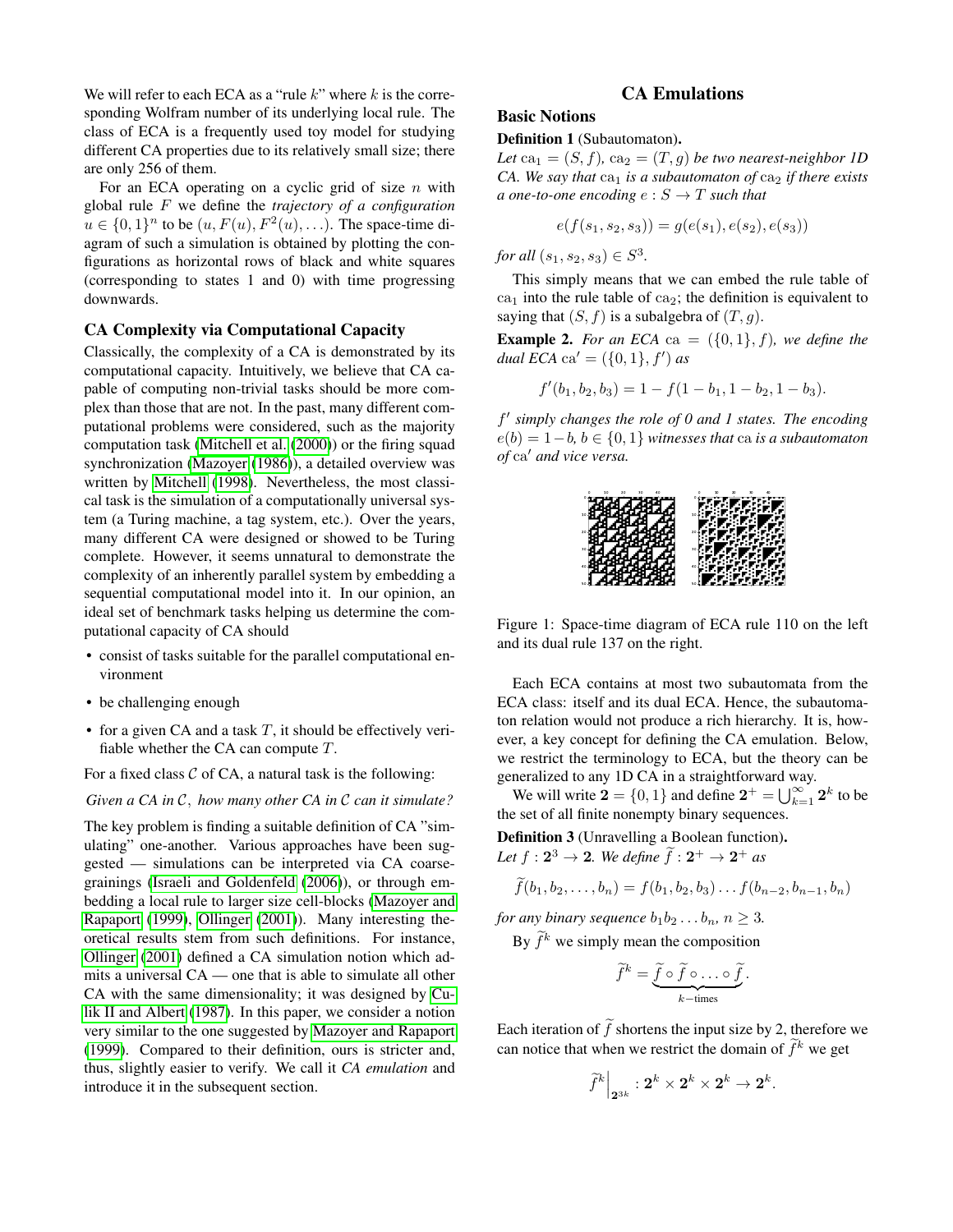Hence,  $\tilde{f}^k$  can be interpreted as a ternary function operating on *supercells* of k bits and we obtain a CA  $(2^k, \tilde{f}^k)$  whose dynamics is completely governed by the simple local rule f. Therefore, each ECA  $(2, f)$  gives rise to a series of CA

 $(2, f), (2^2, \tilde{f}^2), (2^3, \tilde{f}^3), (2^4, \tilde{f}^4), \ldots$ 

**Example 4.** Suppose we have  $f : 2^3 \to 2$ ,  $f(b_1, b_2, b_3) =$  $b_1 \oplus b_2 \oplus b_3$ , where  $\oplus$  *is the XOR operation. In Figure* [2](#page-2-0) we *show the diagram of*  $\tilde{f}^2$  computation.



<span id="page-2-0"></span>Figure 2: Diagram of  $\tilde{f}^2$  computing on supercells of size 2.

Let  $e : S \to T$  be a mapping between some finite sets. We define  $\overline{e}: S^+ \to T^+$  simply as

$$
\overline{e}(s_1, s_2, \dots, s_n) = e(s_1), e(s_2), \dots, e(s_n)
$$

for each  $s_1, \ldots, s_n \in S, n \in \mathbb{N}$ .

**Definition 5** (ECA Emulation). We say that  $ca_1 = (2, f)$ *can be emulated by*  $ca_2 = (2, g)$  *with a supercell size k, if*  $ca_1$  *is a subautomaton of*  $(2^k, \widetilde{g}^k)$ *. In such a case, we write* ca<sub>1</sub>  $\leq_k$  ca<sub>2</sub>.

Hence,  $(2, f) \leq_k (2, g)$  holds if and only if there exists a one-to-one encoding

$$
\mathrm{enc}: \mathbf{2} \to \mathbf{2}^k
$$

such that for any initial configuration  $c \in \mathbf{2}^3$  it holds that

$$
\mathrm{enc}(f(c)) = \widetilde{g}^k(\overline{\mathrm{enc}}(c)).
$$

We call such encoding the *witnessing encoding*. In other words, the following diagram commutes.

<span id="page-2-1"></span>
$$
2^{3} \xrightarrow{\overline{\text{enc}}}(2^{k})^{3}
$$

$$
\int_{2}^{1} \int_{\text{enc}}^{\circ} \int_{2^{k}}^{\overline{g}^{k}} \frac{\overline{g}}{2^{k}} \qquad (1)
$$

We say that  $ca<sub>1</sub>$  can be emulated by  $ca<sub>2</sub>$  if there exists some k for which ca<sub>1</sub>  $\leq$ <sub>k</sub> ca<sub>2</sub>, and we write ca<sub>1</sub>  $\leq$  ca<sub>2</sub>. If ca<sub>1</sub>  $\leq_1$  ca<sub>2</sub> we say that ca<sub>2</sub> emulates ca<sub>1</sub> *trivially*. If ca  $\leq_k$  ca for  $k > 1$  we say that the ca is *self-similar*.

In the next section, we give some simple proofs of the key properties of the  $\leq$  relation. Namely, we prove that  $\leq$  is a preorder and that whenever  $ca_1 \n\leq ca_2$  and  $ca_1$  is Turing complete, then  $ca<sub>2</sub>$  is also Turing complete.

# Properties of the Emulation Relation

## Preservation of Turing Completeness

**Lemma 6.** *Suppose that*  $(2, f) \leq_k (2, g)$  *with a witnessing encoding* enc. Then, for each configuration  $c \in \mathbf{2}^l$ ,  $l \geq 3$ , it *holds that*  $\overline{\text{enc}}(\overline{f}(c)) = \widetilde{g}^k(\overline{\text{enc}}(c)).$ 

*Proof.* Let  $c \in \mathbf{2}^l$  for some  $l \geq 3$ . Then,  $\hat{f}(c) \in \mathbf{2}^{l-2}$ , and  $\overline{\text{enc}}(\widetilde{f}(c))$  is a sequence of length  $l-2$ , each of its elements being a binary k-tuple. Below, we show that for each  $1 \leq$  $i \leq l-2$  it holds that  $\overline{\text{enc}}(\widehat{f}(c))_i = \widetilde{g}^k(\overline{\text{enc}}(c))_i$ .

$$
\overline{\text{enc}}(\widetilde{f}(c))_i = \text{enc}(\widetilde{f}(c)_i)
$$
  
= 
$$
\text{enc}(f(c_{i-1}, c_i, c_{i+1}))
$$
  
= 
$$
\widetilde{g}^k(\text{enc}(c_{i-1}), \text{enc}(c_i), \text{enc}(c_{i+1}))
$$
  
= 
$$
\widetilde{g}^k(\overline{\text{enc}}(c))_i.
$$

 $\Box$ 

Using the previous result it can easily be shown that for each  $t \in \mathbb{N}$  and for each  $c \in 2^+$  sufficiently long it holds that:

<span id="page-2-2"></span>
$$
\overline{\text{enc}}(\widetilde{f}^t(c)) = \widetilde{g}^{kt}(\overline{\text{enc}}(c))
$$
 (2)

simply using induction on t.

Therefore, if  $(2, f) \leq_k (2, g)$  then the diagram [\(1\)](#page-2-1) commutes for arbitrarily long configurations and for arbitrarily many iterations of the functions  $\tilde{f}$  and  $\tilde{g}^k$ . Therefore, any space-time diagram produced by  $ca_1 = (2, f)$  can be efficiently encoded by enc to a space-time diagram of  $ca_2 = (2, g)$ . Hence, if  $ca_1$  is Turing complete,  $ca_2$  must be also.

Emulation Relation Is a Preorder Clearly, for each ca it holds that ca  $\leq_1$  ca. Hence,  $\leq$  is reflexive.

**Lemma 7.** *The relation*  $\leq$  *is transitive.* 

*Proof.* Suppose that  $(2, f) \leq_k (2, g)$  with witnessing encoding  $\varphi$  and  $(2, g) \leq l (2, h)$  with witnessing encoding  $\psi$ for some  $k, l \in \mathbb{N}$ . We define  $\text{enc} = \overline{\psi} \circ \varphi : \mathbf{2} \to \mathbf{2}^{kl}$ . Then, for any configuration  $c \in 2^3$  we have that:

enc
$$
(f(c)) = \overline{\psi}(\varphi(f(c)))
$$
  
\n $= \overline{\psi}(\widetilde{g}^k(\overline{\varphi}(c)))$   
\n $= \widetilde{h}^{kl}(\overline{\psi} \circ \overline{\varphi}(c))$   
\n $= \widetilde{h}^{kl}(\overline{\text{enc}}(c)).$ 

In the third equality we use the result from [\(2\)](#page-2-2).

 $\Box$ 

Hence,  $\leq$  is transitive and therefore, a preorder.

In contrast, [Mazoyer and Rapaport](#page-7-10) [\(1999\)](#page-7-10) define that  $(2, f)$  can be emulated by  $(2, g)$  if there exist  $k, l \in \mathbb{N}$  such that  $(2^k, \tilde{f}^k)$  is a subautomaton of  $(2^l, \tilde{g}^l)$ . They present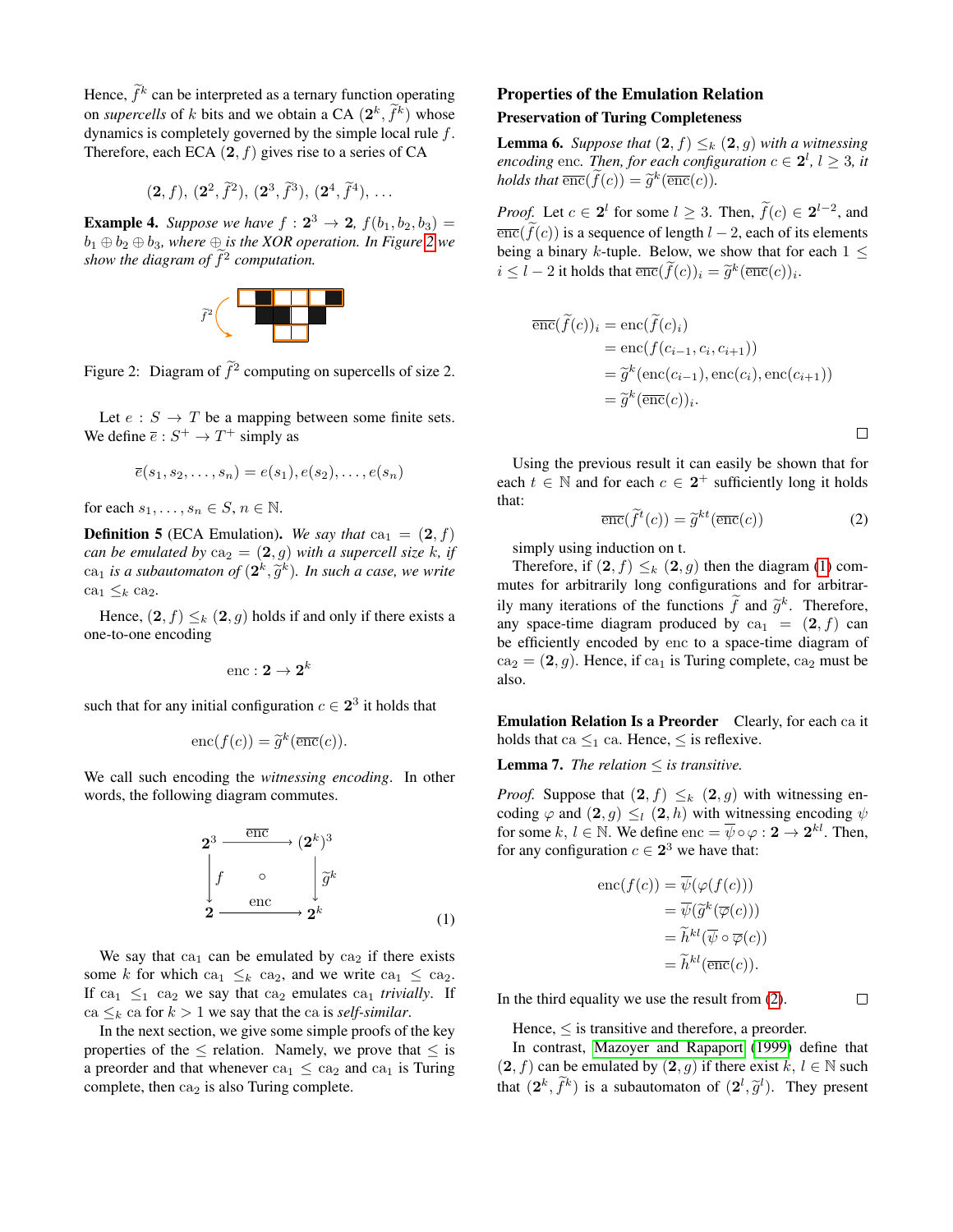much deeper theoretical results about the notion in their paper. In contrast, we concentrate on explicitly computing which ECA can emulate which to form their computational hierarchy and discuss the results.

**Emulations as Subalgebras** For each ECA  $(2, q)$  we have a sequence of algebras:

$$
(2, g), (2^2, \tilde{g}^2), (2^3, \tilde{g}^3), (2^4, \tilde{g}^4), \ldots
$$

It holds that  $(2, f) \leq k (2, g)$  if and only if  $(2^k, \tilde{g}^k)$  con-<br>ns. a two element subglobes isomorphic to  $(2, f)$ ; the tains a two-element subalgebra isomorphic to  $(2, f)$ ; the witnessing encoding being the corresponding algebra homomorphism.

[Israeli and Goldenfeld](#page-7-15) [\(2006\)](#page-7-15) have defined a different notion of CA simulation called the CA coarse-graining. It is interesting to notice that their notion is dual to the CA emulation we have defined in this paper. More specifically, the CA coarse-graining directly corresponds to the congruences of algebras. Namely,  $(2, g)$  can be coarse-grained into  $(2, f)$ if and only if there exists some  $k \in \mathbb{N}$  such that  $(2, f)$  is isomorphic to some quotient algebra of  $(2^k, \tilde{g}^k)$ .<br>The interpretation of  $\tilde{G}$  a emulation as sub-

The interpretation of CA emulation as subalgebras comes in handy when developing an effective algorithm for computing the  $\leq_k$  for a given supercell size k.

## Emulation Computing Algorithm

Checking whether  $ca_1 \leq_k ca_2$  gets infeasible for large k. In this section, we present an algorithm computing the  $\leq_k$ relation for a given  $k$  and compare it to the "naive" algorithm in terms of efficiency.

| <b>Algorithm 1:</b> Naive algorithm checking whether                                      |                                                                             |  |  |  |
|-------------------------------------------------------------------------------------------|-----------------------------------------------------------------------------|--|--|--|
| $ca_1 \leq_k ca_2$ .                                                                      |                                                                             |  |  |  |
| <b>Input</b> : ca <sub>1</sub> = $(2, f)$ , ca <sub>2</sub> = $(2, g)$ , supercell size k |                                                                             |  |  |  |
| <b>Output:</b> a witnessing enc if ca <sub>1</sub> $\leq_k$ ca <sub>2</sub> ;             |                                                                             |  |  |  |
| "cannot emulate" message otherwise                                                        |                                                                             |  |  |  |
| for enc(0), enc(1) $\in$ 2 <sup>k</sup><br>1                                              |                                                                             |  |  |  |
| do<br>$\overline{2}$                                                                      |                                                                             |  |  |  |
| 3                                                                                         | encoding is valid;                                                          |  |  |  |
|                                                                                           |                                                                             |  |  |  |
| $\overline{\mathbf{4}}$                                                                   | for i, j, $k \in \mathbf{2}$ do                                             |  |  |  |
| 5                                                                                         | if enc $(f(i, j, k)) \neq \tilde{g}^k(\overline{\text{enc}}(i, j, k))$ then |  |  |  |
| $6\phantom{1}$                                                                            | encoding is not valid;                                                      |  |  |  |
| $\overline{7}$                                                                            | break                                                                       |  |  |  |
| 8                                                                                         | end                                                                         |  |  |  |
| $\boldsymbol{9}$                                                                          | end                                                                         |  |  |  |
| 10                                                                                        | <b>if</b> encoding is valid <b>then</b>                                     |  |  |  |
| 11                                                                                        | return enc                                                                  |  |  |  |
| 12                                                                                        | end                                                                         |  |  |  |
| 13                                                                                        | end                                                                         |  |  |  |
|                                                                                           | 14 return "cannot emulate";                                                 |  |  |  |

<span id="page-3-0"></span>The naive algorithm simply goes through all possible encodings to determine whether ca<sub>1</sub>  $\leq_k$  ca<sub>2</sub>. The subalgebra algorithm computes all two-element subalgebras of  $(2^k, \tilde{g}^k)$ <br>and thus determines all co, for which co,  $\leq$  co, and thus, determines all ca<sub>1</sub> for which ca<sub>1</sub>  $\leq$  ca<sub>2</sub>.

Algorithm 2: Subalgebra algorithm computing all ca<sub>1</sub> for which ca<sub>1</sub>  $\leq_k$  ca<sub>2</sub>.

| -- ----- ---                                                                                      |  |  |  |  |
|---------------------------------------------------------------------------------------------------|--|--|--|--|
| <b>Input</b> : ca <sub>2</sub> = $(2, g)$ , supercell size k                                      |  |  |  |  |
| <b>Output:</b> all ca <sub>1</sub> = $(2, f)$ together with a witnessing enc                      |  |  |  |  |
| such that $ca_1 \leq_k ca_2$                                                                      |  |  |  |  |
| for $u, v \in 2^k$<br>$\mathbf{1}$                                                                |  |  |  |  |
| do<br>$\overline{2}$                                                                              |  |  |  |  |
| $\{u, v\}$ is a valid sublagebra of $(2^k, \tilde{g}^k)$ ;<br>3                                   |  |  |  |  |
| for i, j, $k \in \{u, v\}$ do<br>$\overline{\mathbf{4}}$                                          |  |  |  |  |
| if $\widetilde{g}^k(i,j,k) \notin \{u,v\}$ then<br>5                                              |  |  |  |  |
| $\{u, v\}$ is not a valid subalgebra;<br>6                                                        |  |  |  |  |
| break<br>7                                                                                        |  |  |  |  |
| end<br>8                                                                                          |  |  |  |  |
| end<br>9                                                                                          |  |  |  |  |
| <b>if</b> $\{u, v\}$ is a valid sublagebra <b>then</b><br>10                                      |  |  |  |  |
| put enc $(0) = u$ , enc $(1) = v$ ;<br>11                                                         |  |  |  |  |
| determine f for which $f = \text{enc}^{-1} \circ \tilde{g}^k \circ \overline{\text{enc}}$ ;<br>12 |  |  |  |  |
| save $(f, \text{enc})$<br>13                                                                      |  |  |  |  |
| end<br>14                                                                                         |  |  |  |  |
| 15<br>end                                                                                         |  |  |  |  |

<span id="page-3-1"></span>The time complexity with respect to the supercell size  $k$ is in  $\mathcal{O}(k \cdot 2^{2k})$  for both algorithms. However, Algorithm [1](#page-3-0) needs to iterate over all ECA to compute the same result as Algorithm [2.](#page-3-1) Experimentally, we have indeed observed that Algorithm [1](#page-3-0) takes approximately 250 times longer than Algorithm [2](#page-3-1) to compute the emulated automata.

## Emulation Hierarchy of ECA

In this section, we present a computational hierarchy based on the emulation relation. We were able to compute  $\leq_k$  for supercell size  $k$  ranging from 1 to 11 due to the computational limitations.

In Example [2](#page-1-0) we have seen that for ca  $= (2, f)$  and its dual ca' =  $(2, f')$  it holds that ca  $\leq_1$  ca' and ca'  $\leq_1$  ca. Thus,  $\leq_1$  is an equivalence relation on the set of ECA, each class containing exactly  $f$  and its dual  $f'$  (those might coincide for some rules). From the transitivity of  $\leq$  we know that ca can emulate (and be emulated by) exactly the same rules as ca'. Using a simple program, we obtained 136 different ECA equivalence classes given by  $\leq_1$ . In the following text, we will identify each equivalence class with the ECA it contains having the smaller Wolfram number. We show the hierarchy for such representatives and for supercells of size  $k$  ranging from 2 to 11. Specifically, whenever we found that ca<sub>1</sub>  $\leq_k$  ca<sub>2</sub> for some  $k \in \{2, 3, \ldots, 11\}$  we represent it by the following diagram.



Many ECA are capable of emulating simple rules, such as rule 0 or the identity rule 204. Adding so many edges to the diagram would make it unreadable. Hence, we present the hierarchy in three parts.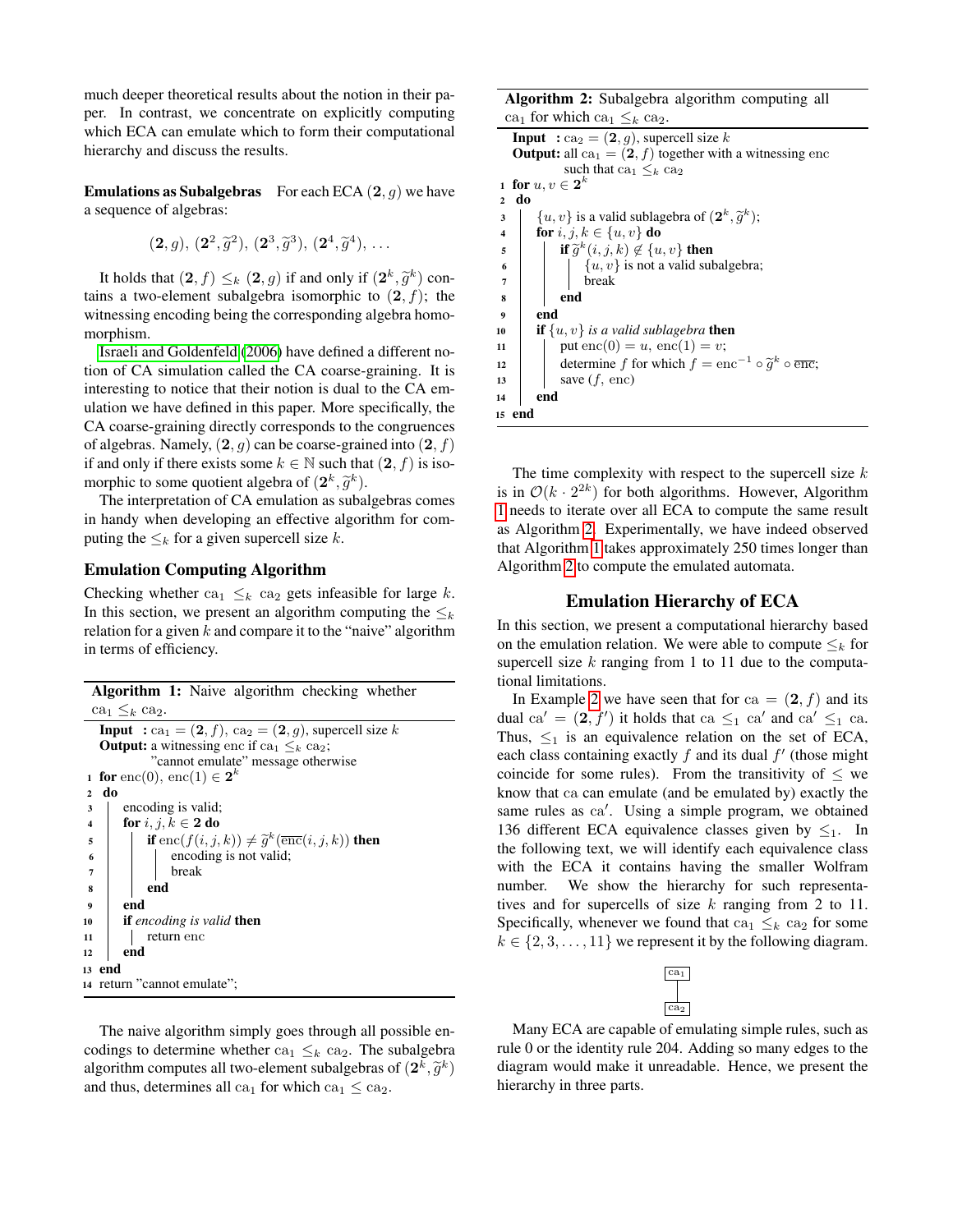

<span id="page-4-0"></span>Figure 3: Emulation Hierarchy of ECA computed for supercell sizes ranging from 2 to 11; main part of the diagram. Some edges are depicted in light gray purely for better understandability. A looped arrow marks self-similar rules.





<span id="page-4-1"></span>Figure 4: Emulation Hierarchy of ECA computed for supercell sizes ranging from 2 to 11, this part shows the most frequently emulated rules.

Emulated Linear Rules:



<span id="page-4-2"></span>Figure 5: Emulation Hierarchy of ECA computed for supercell sizes ranging from 2 to 11, this part shows rules emulating particular linear ECA.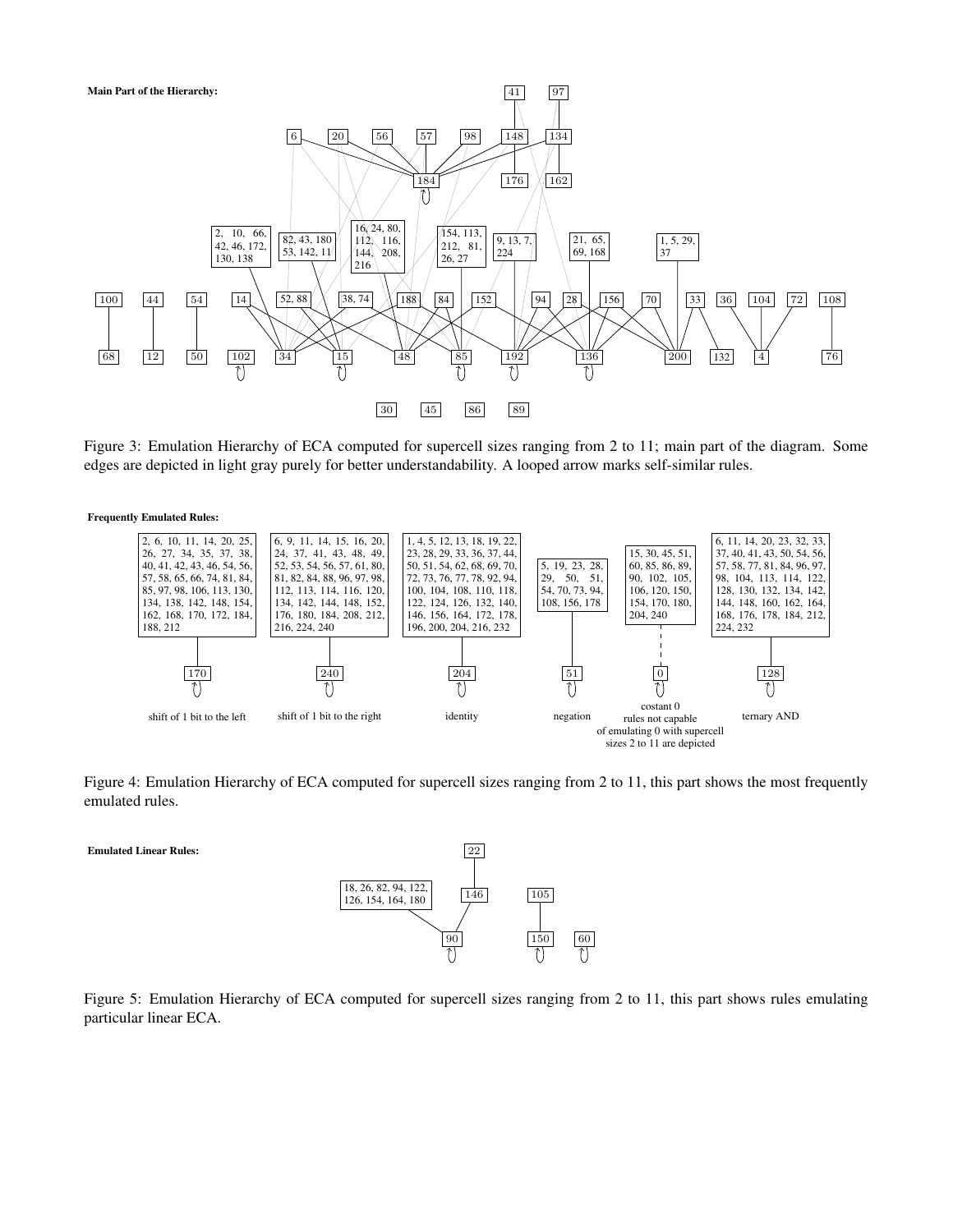Main Part For compactness, we often show multiple rules in the same node in Figure [3.](#page-4-0) However, that does not imply that such rules can emulate one another. Rules in one node are emulated and can emulate exactly the same rules contained in the main part in Figure [3.](#page-4-0) However, they do not necessarily emulate the same trivial or linear rules in Figures [4](#page-4-1) and [5.](#page-4-2) Therefore, we note that rules in the same node do not necessarily have an identical computational capacity.

A task frequently studied in the CA environment is to determine the majority of 0's and 1's in the input configuration. The strict version of the task requires the CA to enter a homogenous state of all 0's or all 1's to indicate the result. It has been shown that no ECA can solve this strict version. If we relax the requirements on the form of the output, [Cap](#page-7-18)[carrere et al.](#page-7-18) [\(1996\)](#page-7-18) have shown that rule 184 solves the majority task exactly. From the main part of the hierarchy, we can see that by encoding the input configuration in a simple way, at least nine more ECA and their dual rules can solve the task.



Figure 6: Space-time diagram of ECA rule 184 on the left. The emulated computation by rule 148 showed on the right. The emulation uses supercells of size 2 and every second time step is depicted.

Frequently Emulated Rules The CA emulation offers a natural definition of a CA supporting memory: we say that a CA has a *capability of perfect memory* if it can emulate the identity rule 204 (alternatively, we could also tolerate the emulation of shifting rules or the negation). Hence, we have a practical criterion for checking whether a given CA can support memory effectively, i.e., with a small supercell size. Rules, which cannot emulate either of the rules 51, 204, 170, and 240 with the examined supercell sizes are: 0, 3, 7, 8, 17, 21, 22, 30, 32, 45, 60, 64, 86, 89, 90, 102, 105, 128, 136, 150, 160, 192. We can notice that they include trivial rules (0, 3, 8, 128), linear rules (60, 90, 105, 150), as well as the chaotic rules (22, 30, 45, 86, 89).

Emulating Linear Rules We say an ECA is linear, if its local rule  $f$  is a linear Boolean function; i. e., it satisfies  $f(x + y) = f(x) + f(y)$  for all  $x, y \in 2<sup>3</sup>$ . Such ECA can be studied algebraically which lead to exact results describing e.g., their transients or the structure of attractors [\(Martin](#page-7-19) [et al.](#page-7-19) [\(1984\)](#page-7-19), [Jen](#page-7-20) [\(1988\)](#page-7-20)).

[Jen](#page-7-21) [\(1999\)](#page-7-21) has shown that the nonlinear rules 18, 126, and 146 can be mapped onto the linear rule 90. Figure [5](#page-4-2) agrees with the results and further shows other nonlinear rules with this property which makes them interesting candidates for further algebraic studies.

### Bottom Part of the Hierarchy

| <b>Top and Bottom of the Emulation Hierarchy</b> |                                  |               |  |  |
|--------------------------------------------------|----------------------------------|---------------|--|--|
| <b>ECA</b> rules                                 | Number of rules they can emulate |               |  |  |
| 41.97                                            |                                  |               |  |  |
| 6, 20, 54, 57, 134, 148                          |                                  | Top           |  |  |
| 14, 37, 56, 84, 94, 98, 156                      |                                  |               |  |  |
| 0, 3, 8, 17, 60, 64, 90, 102, 105, 106,          |                                  |               |  |  |
| 120, 150, 170, 204, 240                          |                                  | <b>Bottom</b> |  |  |
| 30, 45, 86, 89                                   |                                  |               |  |  |

Table 1: ECA Rules at the Top and Bottom of the Emulation Hierarchy computed for supercells of size 1 to 11.

There are exactly four rules (and their duals) that seem to be unable to emulate any ECA non-trivially (i.e., with a supercell size larger than one). Rule 86 is obtained from rule 30 by changing the role of the "left and right neighbor". Rule 89 is obtained in the same way from the dual of rule 45. All the four rules seem to belong to the most disordered ECA according to metrics such as the compression size of space-time diagrams [\(Zenil](#page-7-5) [\(2009\)](#page-7-5)) or the transient classifi-cation (Hudcová and Mikolov [\(2020\)](#page-7-22)). Due to the seemingly random patterns it produces, rule 30 was implemented as a pseudorandom number generator in Mathematica.

It is interesting that the most chaotic ECA seem to be exactly those unable to emulate any ECA non-trivially. To further explore this, we asked whether the four chaotic CA can emulate *any* 1D nearest-neighbors CA non-trivially, not just the ECA.

Let  $(S, f)$  be a CA. Since S is finite, there must exist some  $s \in S$  and  $k \in \mathbb{N}$  such that  $\widetilde{f}^k(s, s, s, \dots, s) = s$ . Hence, for any CA with one state  $({q}, g)$  the encoding enc :  $q \mapsto (s, s, \dots, s)$  witnesses that  $(S, f)$  can emulate  $\overline{k - \text{times}}$ 

 $({q}, q)$ . Therefore, any CA can emulate every CA with one state. The question is whether the four CA can emulate any CA with more than one state non-trivially.

We have examined the sequence of algebras

$$
(2, f), (2^2, \tilde{f}^2), (2^3, \tilde{f}^3), (2^4, \tilde{f}^4), \ldots, (2^{11}, \tilde{f}^{11})
$$

up to supercell size 11 for rules 30, 45, 86, and 89, and computed all their subalgebras, not only the two-element ones. We found out that all of the four CA only contain subalgebras with one element, hence, they cannot emulate any CA with more than one state for supercell sizes 2 to 11.

It remains an open problem whether this would hold for supercells of arbitrary size. However, we can conclude that if any of the four chaotic ECA can emulate any non-trivial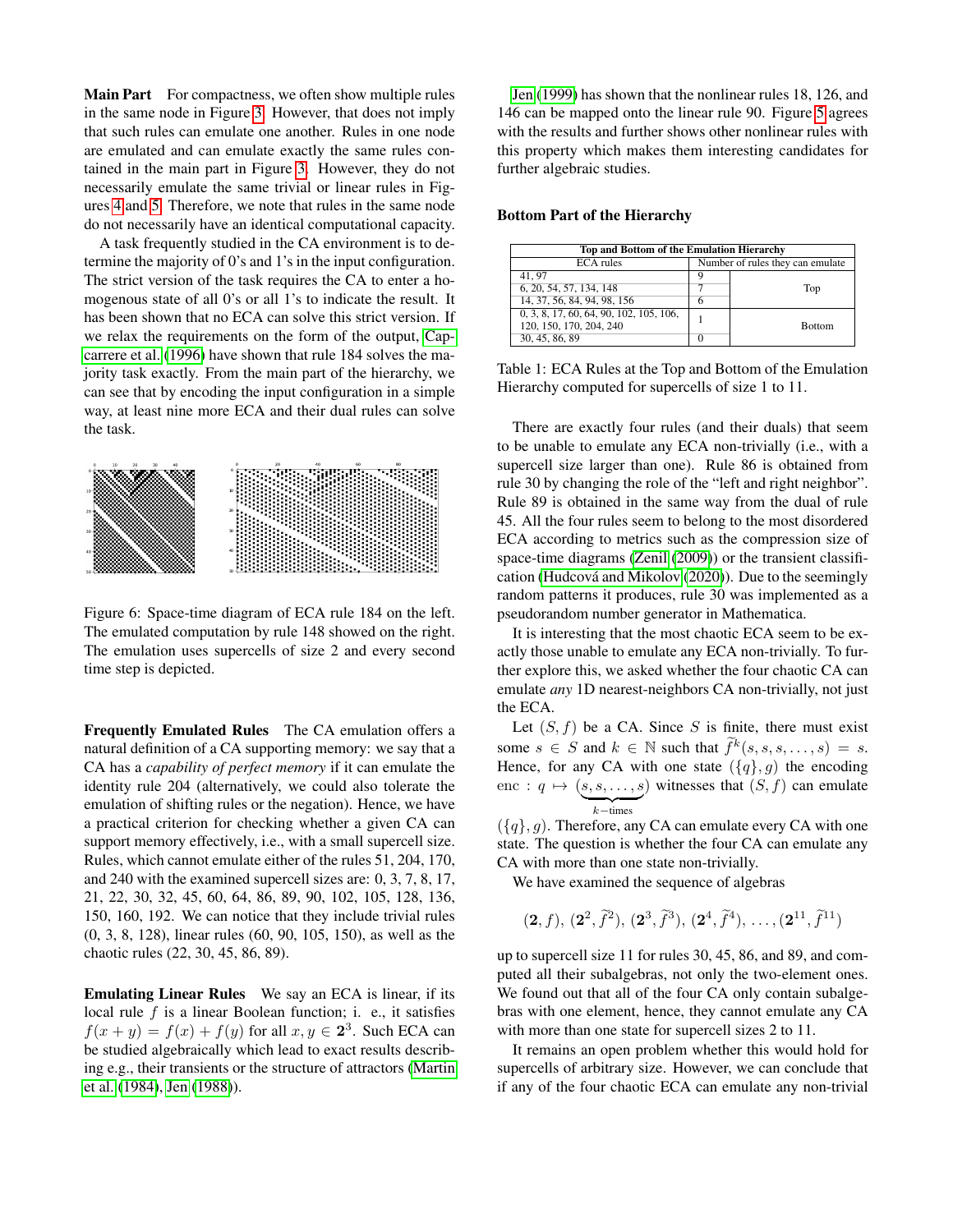automaton, it cannot do so effectively, i.e., with a supercell of small size.

We note that analogous experiments were conducted for the coarse-graining relation. [\(Dzwinel and Magiera](#page-7-23) [\(2015\)](#page-7-23)) showed that the rules 30 and 45, together with their negations, seem to be exactly those that cannot be coarse-grained non-trivially. These results motivate us to study chaos from a computational perspective in the next section.

## Chaos In Cellular Automata

Intuitively, a chaotic CA has unpredictable dynamics and seemingly random space-time diagrams with no apparent higher-order structures forming. Below, we discuss examples of formal definitions of chaos suggested in the past and propose a new one based on the CA emulation notion.

For discrete systems, chaos is classically studied through topological dynamics, and it is typically connected to the system's sensitivity to initial conditions [\(Devaney](#page-7-8) [\(1989\)](#page-7-8), [Cattaneo et al.](#page-7-24) [\(1999\)](#page-7-24)). Other studies of chaos in CA examine e.g., their input entropy [\(Wuensche](#page-7-25) [\(1999\)](#page-7-25)) or properties of the local rule itself [\(Wuensche](#page-7-26) [\(2009\)](#page-7-26)); a comprehensive study of ECA, including their chaotic behavior, was introduced by [Chua et al.](#page-7-27) [\(2007\)](#page-7-27).

From a great review by [Martinez](#page-7-28) [\(2013\)](#page-7-28) one can see that some definitions of chaos admit either the shift CA [\(Devaney](#page-7-8) [\(1989\)](#page-7-8)) or linear CA [\(Cattaneo et al.](#page-7-24) [\(1999\)](#page-7-24)) to be chaotic. In the first case, shifting a configuration by one bit does not intuitively feel very unpredictable. For linear automata, it is known that they can be simulated on a computer significantly faster than general CA [\(Robinson](#page-7-29) [\(1987\)](#page-7-29)). Hence, their dynamics can be predicted quite efficiently. Below, we propose a new, much stricter definition of chaotic behavior.

Definition 8. *We call a 1D nearest-neighbors CA computationally chaotic if it cannot emulate any 1D nearestneighbors CA with more than one state non-trivially.*

Proving that a particular CA is computationally chaotic would, in principle, require verifying an infinite amount of conditions and might require deep theoretical insight into the dynamics of the CA. However, it is useful as a new theoretical notion, which formalizes the unpredictability of a CA. Indeed, if ca<sub>1</sub>  $\leq_k$  ca<sub>2</sub> then for a subset of initial conditions, the result of  $ca_2$  run for k time-steps is equivalent to simply running  $ca<sub>1</sub>$  for 1 time-step. Hence, at least some part of its dynamics can be predicted more effectively. In contrast, computationally chaotic CA cannot contain any simpler CA as a substructure in its space-time dynamics. This suggests that no part of its dynamics can be predicted efficiently. Hence, the definition seems to agree with the intuitive understanding of unpredictability.

In CA with trivial dynamics, structures tend to die out quite quickly. This enables such rules to emulate either the rule 0 non-trivially (this can be seen from Figure [4\)](#page-4-1) or to be self-similar (e.g., rules 0, 240, or the shift rule). Thus,

they are not computationally chaotic. As linear CA are selfsimilar, it follows that they are not computationally chaotic either.

From the results we presented, it follows that the only ECA that could be computationally chaotic are rules 30 and 45, together with their symmetrical rules. Hence, we can form the following hypothesis.

Hypothesis 9. *ECA rules 30 and 45 are computationally chaotic.*

Proving this result would imply that such rules cannot compute any task in the sense of CA emulation.

We note that the definition can be extended to CA in arbitrary dimensions with various neighborhood shapes in a straightforward way. We also note that the definition does not depend on whether the CA operates on a finite or infinite grid and is purely a property of its local rule.

Most definitions of chaos in discrete systems are not related to their computational capacity. Hence, there is an interesting ongoing debate whether chaotic CA can compute any non-trivial tasks. In contrast, the notion of computational chaos is strongly connected to the computational capacity of the CA. If a CA is computationally chaotic, it cannot compute the dynamics of any other CA. Hence, we might conclude that being computationally chaotic directly implies the inability to compute a non-trivial task.

## **Conclusion**

We studied the notion of CA emulation as a method of determining the computational capacity of CA. We showed that the CA emulation relation forms a preorder on the ECA class and presented an approximation of the emulation hierarchy produced by the preorder. We did notice that the most chaotic CA seem to be the minimal elements of the hierarchy. This inspired us to introduce a new definition of chaos in the CA environment. Our notion of chaos is novel because it is connected to the computational capacity of a system. In contrast to previous concepts of chaos, our definition does not regard linear and shifting automata as chaotic. This agrees with the results that the dynamics of such CA can be predicted more efficiently than for general CA.

The emulation relation can be defined for CA in any dimension and with an arbitrary neighborhood. Though its computation requires verifying infinitely many conditions, we can compute it just for supercells of small size. Verifying such small supercell values helps us determine whether a CA can emulate any others effectively.

A pair of ECA obtained by changing the role of their "left and right neighbor" has equivalent dynamics; however, the emulation relation we presented is unable to discover such an equivalence. For this reason, it is meaningful to study other possible definitions of a CA subautomaton. It would be very interesting to examine whether the different variants of the definition would change the computational hierarchy results significantly.